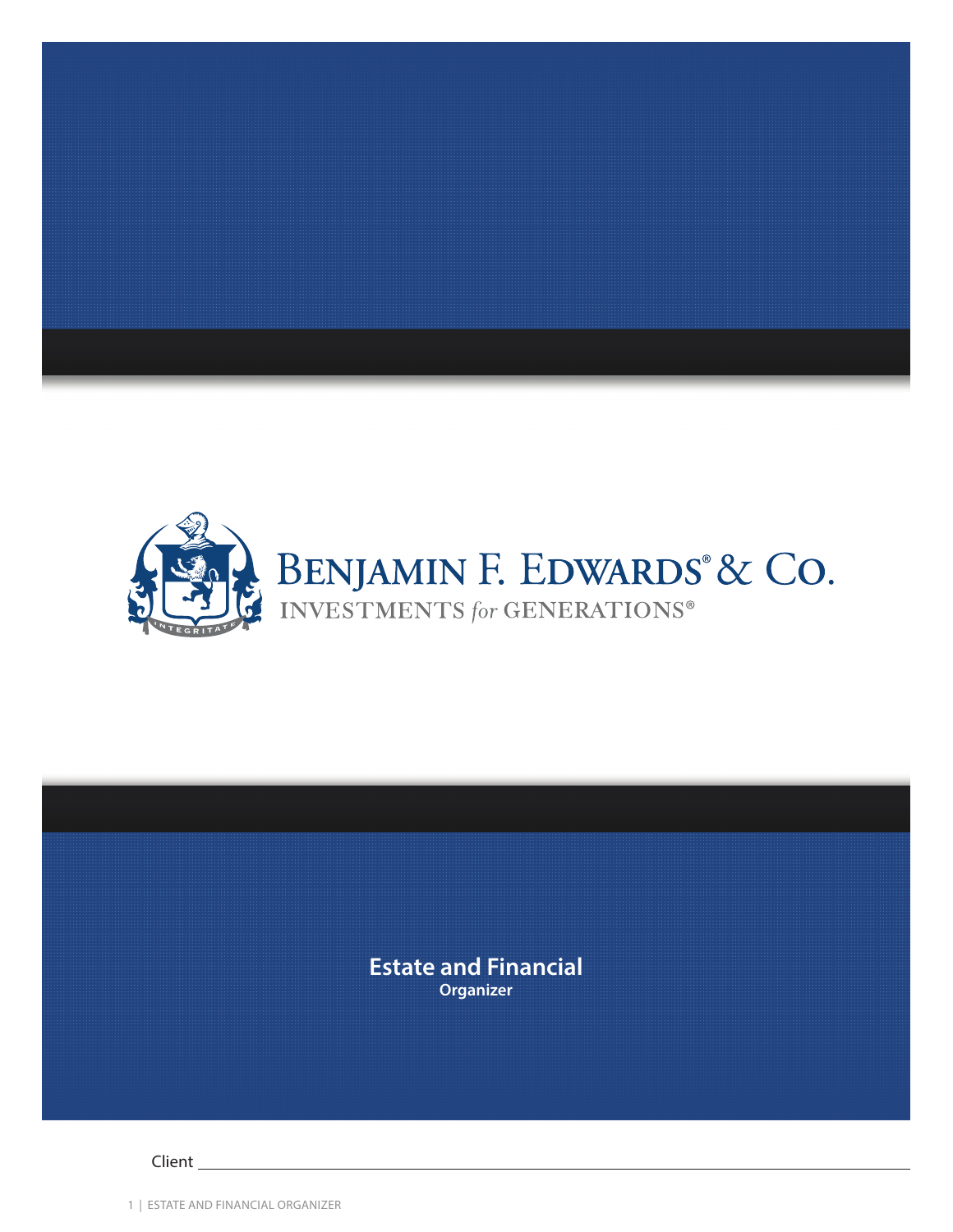| <b>PERSONAL INFORMATION</b>                                                                                                                                                                                                               |                 |  |
|-------------------------------------------------------------------------------------------------------------------------------------------------------------------------------------------------------------------------------------------|-----------------|--|
| <b>Client 1</b>                                                                                                                                                                                                                           | <b>Client 2</b> |  |
|                                                                                                                                                                                                                                           |                 |  |
| Social Security Number <b>Exercise 2 and 2</b> Social Security Number <b>Constanting Constanting Constanting Constanting Constanting Constanting Constanting Constanting Constanting Constanting Constanting Constanting Constanting </b> |                 |  |
| Birth date experience of the state of the Birth date of the Birth date of the state of the state of the state of the state of the state of the state of the state of the state of the state of the state of the state of the s            |                 |  |
|                                                                                                                                                                                                                                           |                 |  |
|                                                                                                                                                                                                                                           |                 |  |
|                                                                                                                                                                                                                                           |                 |  |
| <b>Beneficiaries</b>                                                                                                                                                                                                                      |                 |  |
|                                                                                                                                                                                                                                           |                 |  |
|                                                                                                                                                                                                                                           |                 |  |
|                                                                                                                                                                                                                                           |                 |  |
|                                                                                                                                                                                                                                           |                 |  |
|                                                                                                                                                                                                                                           |                 |  |
|                                                                                                                                                                                                                                           |                 |  |
|                                                                                                                                                                                                                                           |                 |  |
|                                                                                                                                                                                                                                           |                 |  |
|                                                                                                                                                                                                                                           |                 |  |
| If Minors - Name guardians and special considerations                                                                                                                                                                                     |                 |  |
|                                                                                                                                                                                                                                           |                 |  |
|                                                                                                                                                                                                                                           |                 |  |
|                                                                                                                                                                                                                                           |                 |  |
|                                                                                                                                                                                                                                           |                 |  |
|                                                                                                                                                                                                                                           |                 |  |
| <b>Pets</b>                                                                                                                                                                                                                               |                 |  |
|                                                                                                                                                                                                                                           |                 |  |
|                                                                                                                                                                                                                                           |                 |  |
|                                                                                                                                                                                                                                           |                 |  |
|                                                                                                                                                                                                                                           |                 |  |
| Other information/details:<br><u> 1989 - Johann Barn, amerikansk politiker (</u>                                                                                                                                                          |                 |  |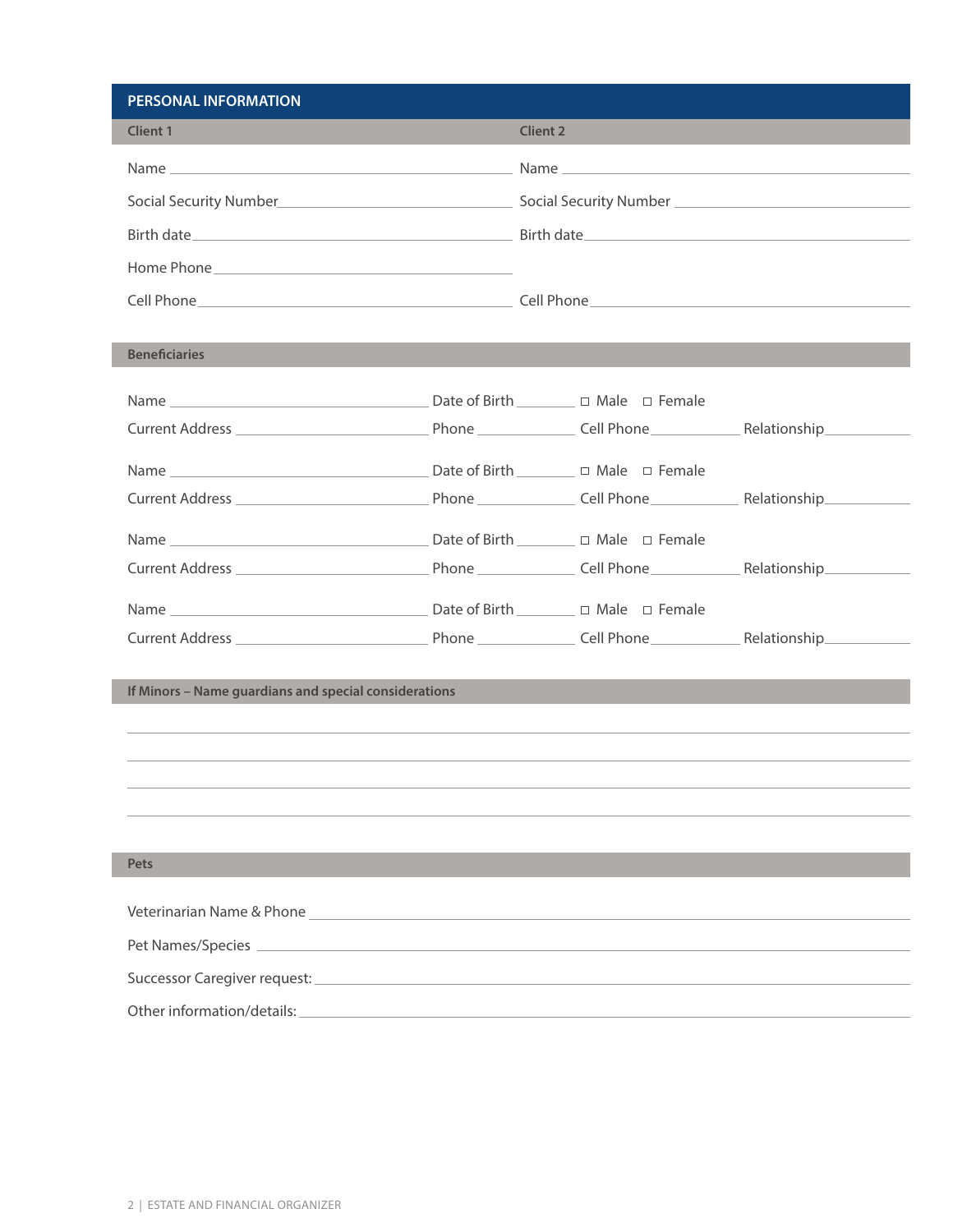## **CONTACT INFORMATION**

**Emergency Contacts/ Close Neighbors**

| Address Phone Property is a structure of the contract of the contract of the contract of the contract of the contract of the contract of the contract of the contract of the contract of the contract of the contract of the c       |  |
|--------------------------------------------------------------------------------------------------------------------------------------------------------------------------------------------------------------------------------------|--|
|                                                                                                                                                                                                                                      |  |
|                                                                                                                                                                                                                                      |  |
|                                                                                                                                                                                                                                      |  |
| Address <b>Phone</b>                                                                                                                                                                                                                 |  |
| <b>Professional Contacts</b>                                                                                                                                                                                                         |  |
| Financial Consultant League and Consultant Consultant Consultant Consultant Consultant Consultant Consultant Co                                                                                                                      |  |
|                                                                                                                                                                                                                                      |  |
|                                                                                                                                                                                                                                      |  |
|                                                                                                                                                                                                                                      |  |
|                                                                                                                                                                                                                                      |  |
|                                                                                                                                                                                                                                      |  |
|                                                                                                                                                                                                                                      |  |
|                                                                                                                                                                                                                                      |  |
| Guardian <b>and American Community of Community Community Community Community Community Community Community Community</b>                                                                                                            |  |
|                                                                                                                                                                                                                                      |  |
|                                                                                                                                                                                                                                      |  |
| Address Phone <b>Property and Contract Contract Contract Contract Contract Contract Contract Contract Contract Contract Contract Contract Contract Contract Contract Contract Contract Contract Contract Contract Contract Contr</b> |  |
|                                                                                                                                                                                                                                      |  |
|                                                                                                                                                                                                                                      |  |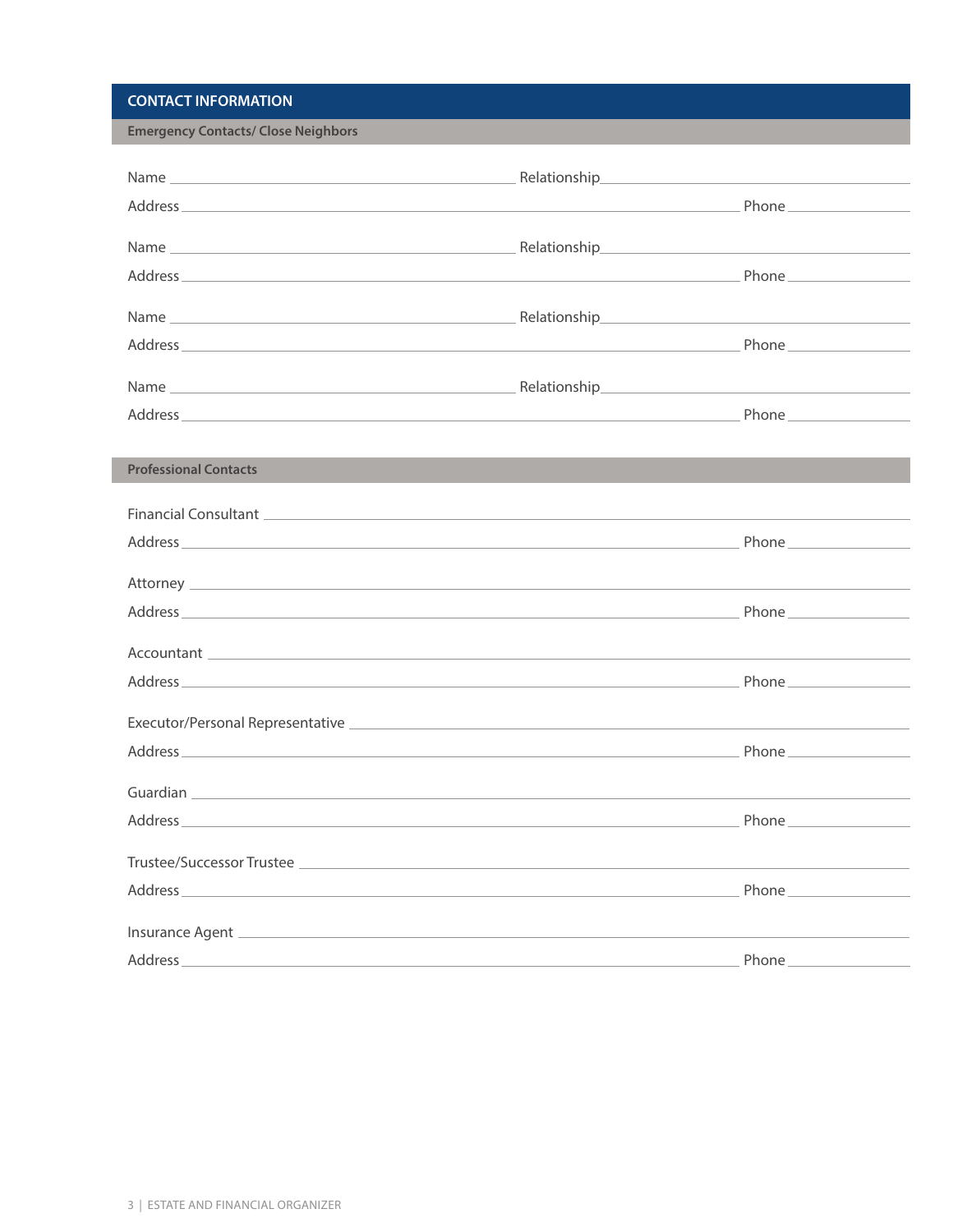#### **Household Contacts**

|                                                                                                                                                                                                                                      | Phone the contract of the contract of the contract of the contract of the contract of the contract of the contract of the contract of the contract of the contract of the contract of the contract of the contract of the cont |
|--------------------------------------------------------------------------------------------------------------------------------------------------------------------------------------------------------------------------------------|--------------------------------------------------------------------------------------------------------------------------------------------------------------------------------------------------------------------------------|
| Electrician <b>Electrician Electrician Electrician Electrician Electrician</b>                                                                                                                                                       | Phone <b>Communication</b>                                                                                                                                                                                                     |
|                                                                                                                                                                                                                                      | Phone $\_\_$                                                                                                                                                                                                                   |
|                                                                                                                                                                                                                                      |                                                                                                                                                                                                                                |
| Electric <b>Electric Electric Electric Contract Contract Contract Contract Contract Contract Contract Contract Contract Contract Contract Contract Contract Contract Contract Contract Contract Contract Contract Contract Contr</b> | <b>Phone</b> Phone                                                                                                                                                                                                             |
|                                                                                                                                                                                                                                      |                                                                                                                                                                                                                                |
|                                                                                                                                                                                                                                      | Phone ______________                                                                                                                                                                                                           |

### **MEDICAL INFORMATION**

#### **Client 1**

| Dentist                    | Phone _____________ |
|----------------------------|---------------------|
| Health Insurance plan name | ID#                 |
|                            |                     |
|                            | Blood type          |
|                            |                     |
|                            | Dosage              |
|                            | Dosage __________   |
|                            | Dosage __________   |

## **Client 2**

| Dentist                    | Phone ______________   |
|----------------------------|------------------------|
|                            | ID#                    |
|                            | Medigap #              |
| Allergies <b>Allergies</b> | Blood type ___________ |
|                            | Dosage ____________    |
|                            | Dosage _____________   |
|                            |                        |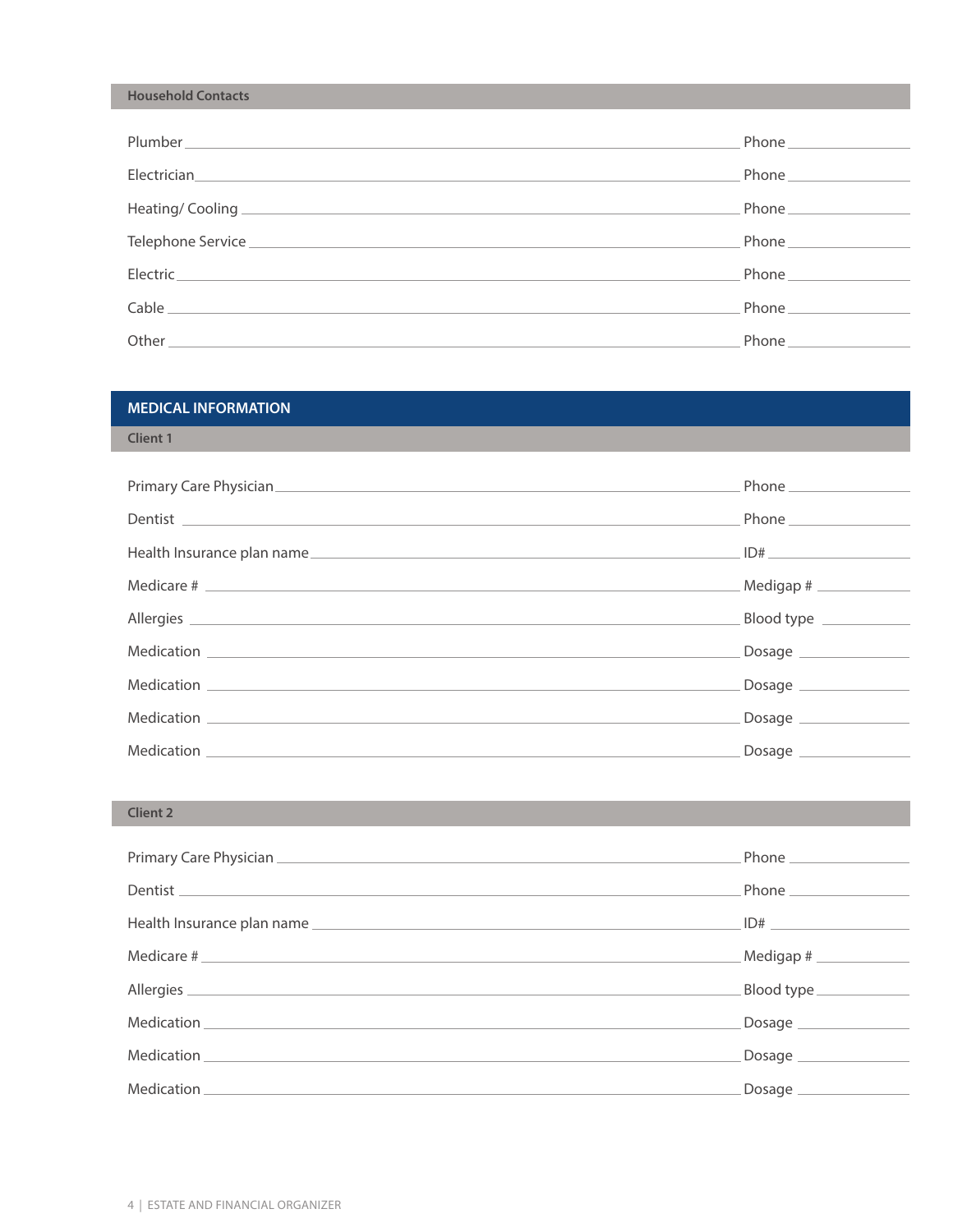### **Minor children/dependents**

|                                |                   | Child <b>Child</b> |
|--------------------------------|-------------------|--------------------|
|                                |                   |                    |
| Medication ___________________ |                   |                    |
|                                |                   |                    |
| Medication ___________________ | Dosage __________ | Child <b>Child</b> |

### **ASSET/LIABILITY OWNERSHIP**

**Benjamin F. Edwards & Co. Account Information**

| <b>Account Number</b> | Type of Account | Beneficiaries (Trust, IRAs, etc) |
|-----------------------|-----------------|----------------------------------|
|                       |                 |                                  |
|                       |                 |                                  |
|                       |                 |                                  |
|                       |                 |                                  |

| <b>Other Investment/Bank Accounts</b> |         |                 |                                                                                    |  |
|---------------------------------------|---------|-----------------|------------------------------------------------------------------------------------|--|
| Bank/Institution                      | Account | Type of Account | Beneficiaries<br>(Individual, joint, trust, etc.) (Transfer on death, trust, etc.) |  |
|                                       |         |                 |                                                                                    |  |
|                                       |         |                 |                                                                                    |  |
|                                       |         |                 |                                                                                    |  |
|                                       |         |                 |                                                                                    |  |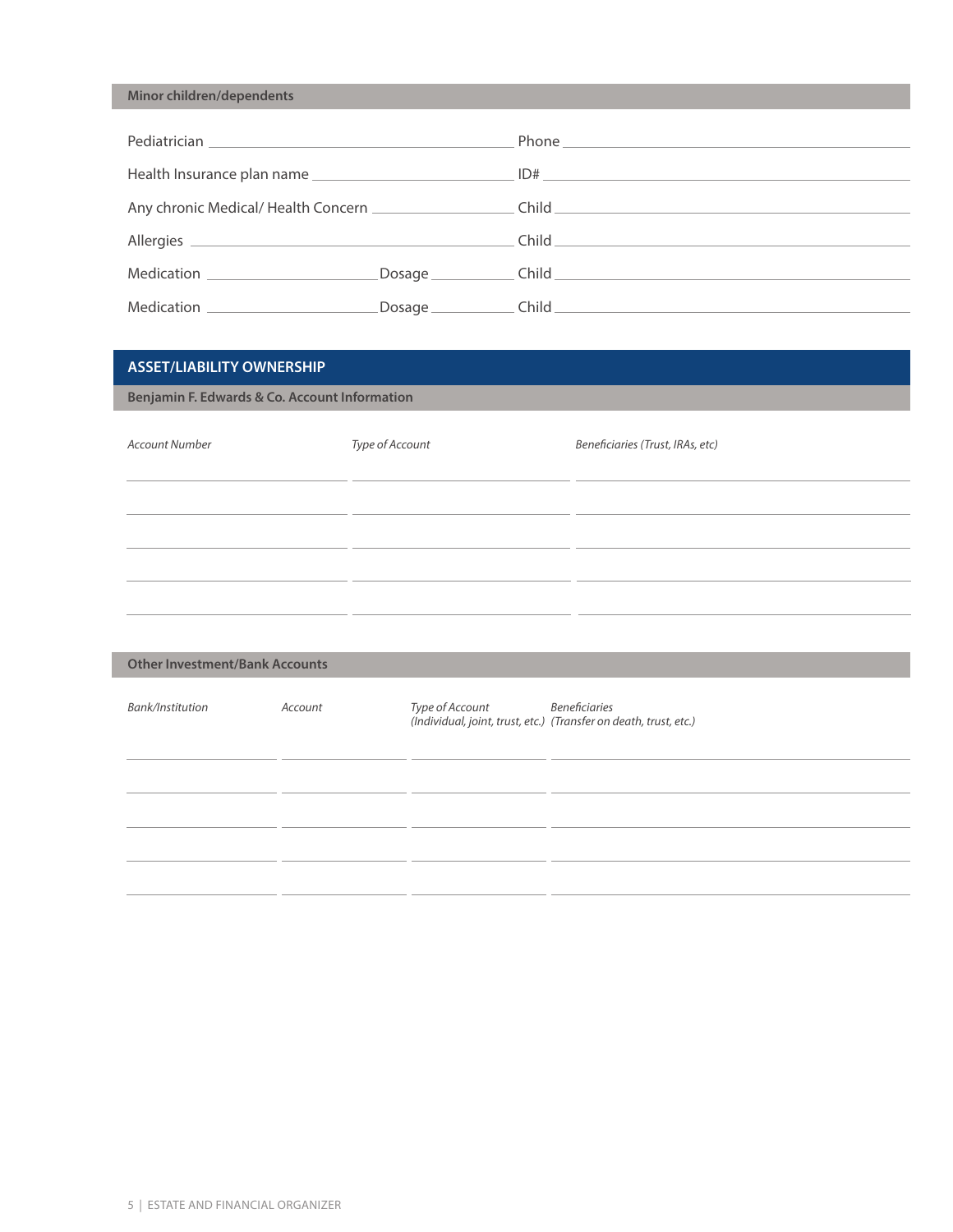#### **Qualified Retirement Plans**

L

|                                                                                                                                                                                                                                     | Value $\zeta$ Date $\zeta$ Date $\zeta$ Date $\zeta$                              |
|-------------------------------------------------------------------------------------------------------------------------------------------------------------------------------------------------------------------------------------|-----------------------------------------------------------------------------------|
|                                                                                                                                                                                                                                     |                                                                                   |
| <b>List Annuity Contracts</b>                                                                                                                                                                                                       |                                                                                   |
| Owned By <b>Exercise 2008</b> Contract and the Contract of the Contract of the Contract of the Contract of the Contract of the Contract of the Contract of the Contract of the Contract of the Contract of the Contract of the Cont |                                                                                   |
|                                                                                                                                                                                                                                     |                                                                                   |
|                                                                                                                                                                                                                                     | Beneficiary Death Benefit \$                                                      |
|                                                                                                                                                                                                                                     |                                                                                   |
|                                                                                                                                                                                                                                     |                                                                                   |
|                                                                                                                                                                                                                                     |                                                                                   |
|                                                                                                                                                                                                                                     | Qualified (Q)/Non-Qualified (NQ) example 1 Type of Contract*_____________________ |
|                                                                                                                                                                                                                                     | Beneficiary Death Benefit \$                                                      |
|                                                                                                                                                                                                                                     |                                                                                   |
|                                                                                                                                                                                                                                     |                                                                                   |
|                                                                                                                                                                                                                                     |                                                                                   |
|                                                                                                                                                                                                                                     | Qualified (Q)/Non-Qualified (NQ) Type of Contract*                                |
|                                                                                                                                                                                                                                     | Beneficiary <b>Example 2018 Death Benefit \$</b>                                  |
|                                                                                                                                                                                                                                     | Cash Value \$                                                                     |
| Policy Number <u>Communications</u> and the contract of the contract of the contract of the contract of the contract of                                                                                                             |                                                                                   |

*\* FA-Fixed Annuity, IA-Indexed Annuity, VA-Variable Annuity, VAGMWB-Variable Annuity with Guaranteed Minimum Withdrawal Benefit*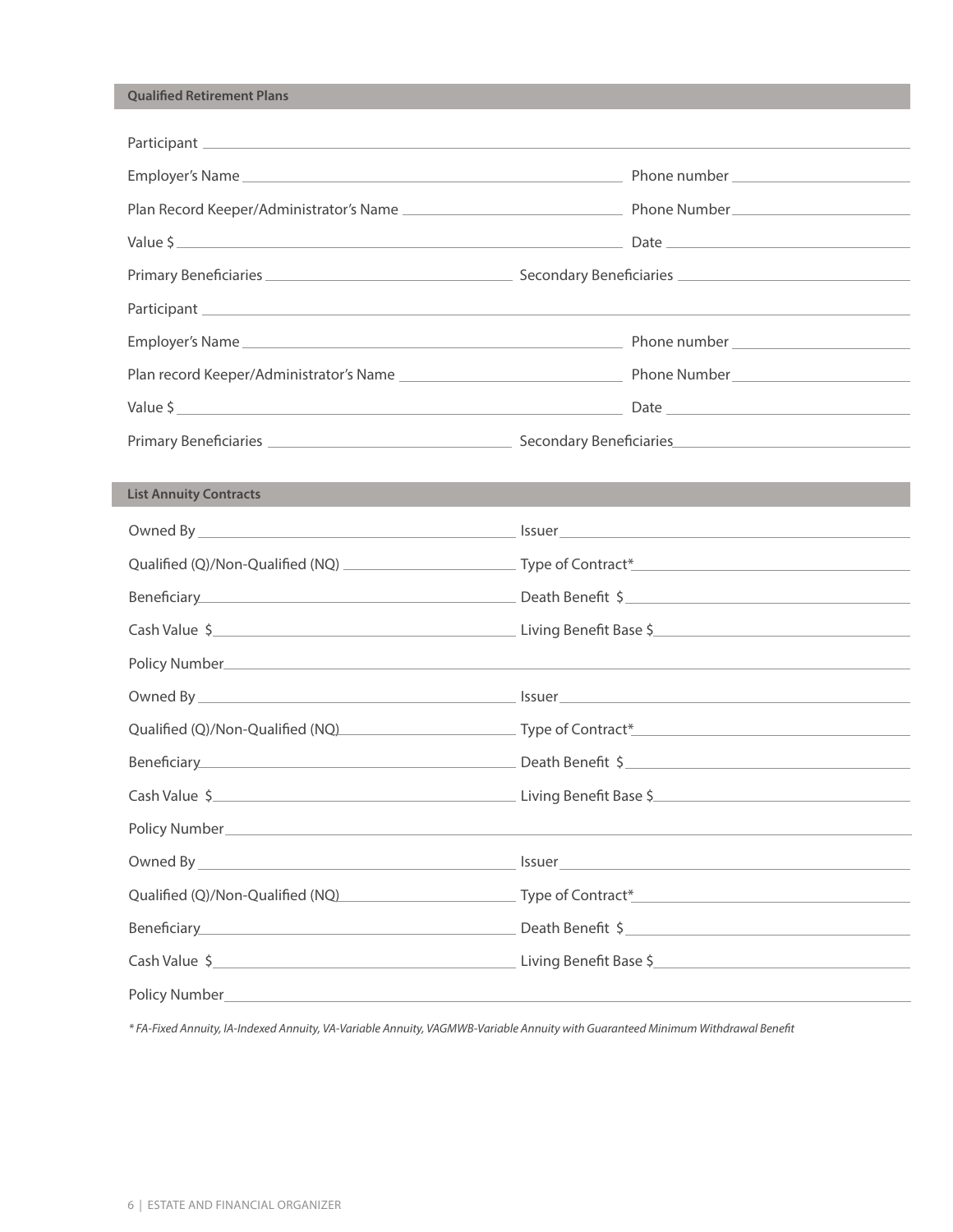**Other Assets/Personal Property**

|                         | Value                                                                                                           | Ownership/Title                                                                                                       | Debt                                                                                                                                                                                                                                               |
|-------------------------|-----------------------------------------------------------------------------------------------------------------|-----------------------------------------------------------------------------------------------------------------------|----------------------------------------------------------------------------------------------------------------------------------------------------------------------------------------------------------------------------------------------------|
| Home                    |                                                                                                                 | <u> 1989 - Andrea Andrew Maria (h. 1989).</u>                                                                         |                                                                                                                                                                                                                                                    |
| <b>Real Estate</b>      |                                                                                                                 |                                                                                                                       | <u> 1989 - Andrea Santa Andrea Andrea Andrea Andrea Andrea Andrea Andrea Andrea Andrea Andrea Andrea Andrea Andr</u>                                                                                                                               |
| Other                   |                                                                                                                 | <u> 1989 - Jan James James, martin de la populación de la propia de la propia de la propia de la propia de la pro</u> |                                                                                                                                                                                                                                                    |
| Personal Loans          |                                                                                                                 |                                                                                                                       | <u> 1999 - Jan Alexandro Alexandro Alexandro Alexandro Alexandro Alexandro Alexandro Alexandro Alexandro Alexandro </u>                                                                                                                            |
|                         |                                                                                                                 |                                                                                                                       |                                                                                                                                                                                                                                                    |
|                         |                                                                                                                 |                                                                                                                       |                                                                                                                                                                                                                                                    |
|                         |                                                                                                                 |                                                                                                                       |                                                                                                                                                                                                                                                    |
|                         | Loan made to subsequently approximately a series of the series of the series of the series of the series of the |                                                                                                                       |                                                                                                                                                                                                                                                    |
|                         |                                                                                                                 |                                                                                                                       |                                                                                                                                                                                                                                                    |
|                         | Amount \$                                                                                                       |                                                                                                                       |                                                                                                                                                                                                                                                    |
| Personal Property Loans |                                                                                                                 |                                                                                                                       |                                                                                                                                                                                                                                                    |
| Object                  | <b>Example 1</b> Loaned to                                                                                      | Phone                                                                                                                 | Address                                                                                                                                                                                                                                            |
|                         |                                                                                                                 | <u> 1999 - Jan James James Barnett, pre</u>                                                                           | <u> 1999 - Jan Samuel Barbara, presidente en la provincia de la provincia de la provincia de la provincia de la p</u>                                                                                                                              |
|                         |                                                                                                                 |                                                                                                                       |                                                                                                                                                                                                                                                    |
|                         |                                                                                                                 |                                                                                                                       |                                                                                                                                                                                                                                                    |
| <b>Liabilities</b>      |                                                                                                                 |                                                                                                                       |                                                                                                                                                                                                                                                    |
|                         |                                                                                                                 |                                                                                                                       | Phone $\_\_$<br>Home Mortgage Company <b>Exercise Company</b> and the Company of the Company of the Company of the Company of the Company of the Company of the Company of the Company of the Company of the Company of the Company of the Company |
| Account #               |                                                                                                                 | Balance                                                                                                               | Interest Rate                                                                                                                                                                                                                                      |
|                         |                                                                                                                 |                                                                                                                       | Phone ________________                                                                                                                                                                                                                             |
|                         |                                                                                                                 |                                                                                                                       | Interest Rate                                                                                                                                                                                                                                      |
|                         |                                                                                                                 |                                                                                                                       | Phone __________________<br>Car Loan <b>Exercía de Santo de Santo de Santo de Santo de Santo de Santo de Santo de Santo de Santo de Santo de S</b>                                                                                                 |
|                         |                                                                                                                 |                                                                                                                       |                                                                                                                                                                                                                                                    |
|                         |                                                                                                                 |                                                                                                                       |                                                                                                                                                                                                                                                    |
|                         |                                                                                                                 |                                                                                                                       | Interest Rate                                                                                                                                                                                                                                      |
|                         |                                                                                                                 |                                                                                                                       |                                                                                                                                                                                                                                                    |
|                         |                                                                                                                 |                                                                                                                       |                                                                                                                                                                                                                                                    |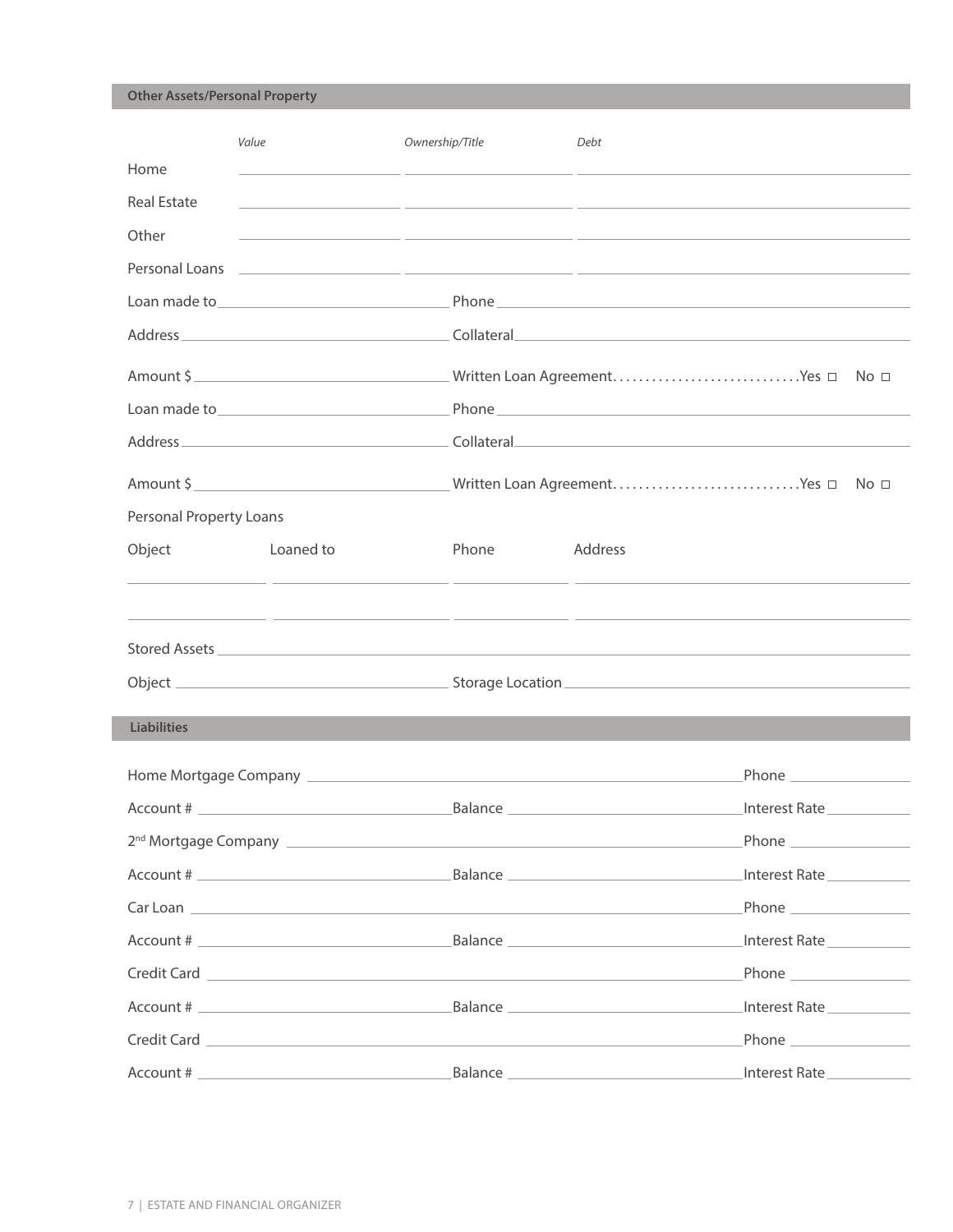| <b>Business Ownership</b> |                                                                                                                                                                                                                                |               |                                                                                                                                                                                                                                |  |
|---------------------------|--------------------------------------------------------------------------------------------------------------------------------------------------------------------------------------------------------------------------------|---------------|--------------------------------------------------------------------------------------------------------------------------------------------------------------------------------------------------------------------------------|--|
|                           |                                                                                                                                                                                                                                |               |                                                                                                                                                                                                                                |  |
|                           |                                                                                                                                                                                                                                |               |                                                                                                                                                                                                                                |  |
|                           | Total Value \$                                                                                                                                                                                                                 |               |                                                                                                                                                                                                                                |  |
|                           |                                                                                                                                                                                                                                |               |                                                                                                                                                                                                                                |  |
|                           | Other Owners and % Owned and the contract of the contract of the contract of the contract of the contract of the contract of the contract of the contract of the contract of the contract of the contract of the contract of t |               |                                                                                                                                                                                                                                |  |
| Type:                     |                                                                                                                                                                                                                                |               |                                                                                                                                                                                                                                |  |
| <b>INSURANCE POLICIES</b> |                                                                                                                                                                                                                                |               |                                                                                                                                                                                                                                |  |
| <b>List Life Policies</b> |                                                                                                                                                                                                                                |               |                                                                                                                                                                                                                                |  |
|                           |                                                                                                                                                                                                                                |               |                                                                                                                                                                                                                                |  |
|                           |                                                                                                                                                                                                                                |               | Owner(s) lnsured(s) lnsured(s) lnsured(s) lnsured(s) lnsured(s) lnsured(s) lnsured(s) lnsured(s) lnsured(s) lnsured(s) lnsured(s) lnsured(s) lnsured(s) lnsured(s) lnsured(s) lnsured(s) lnsured(s) lnsured(s) lnsured(s) lnsu |  |
|                           |                                                                                                                                                                                                                                |               | Beneficiary(ies) Death Benefit \$                                                                                                                                                                                              |  |
|                           |                                                                                                                                                                                                                                |               | Annual Premium \$2000 Contract and Case of Cash Value \$2000 Cash Value \$2000 Contract and Case of Case of Case o                                                                                                             |  |
|                           |                                                                                                                                                                                                                                |               |                                                                                                                                                                                                                                |  |
|                           |                                                                                                                                                                                                                                |               |                                                                                                                                                                                                                                |  |
|                           |                                                                                                                                                                                                                                |               |                                                                                                                                                                                                                                |  |
|                           |                                                                                                                                                                                                                                |               | Beneficiary(ies) Death Benefit \$                                                                                                                                                                                              |  |
|                           |                                                                                                                                                                                                                                |               |                                                                                                                                                                                                                                |  |
|                           |                                                                                                                                                                                                                                |               |                                                                                                                                                                                                                                |  |
|                           |                                                                                                                                                                                                                                |               |                                                                                                                                                                                                                                |  |
| Owner(s)                  |                                                                                                                                                                                                                                | Insured(s)    | the control of the control of the control of                                                                                                                                                                                   |  |
|                           |                                                                                                                                                                                                                                |               | Death Benefit \$                                                                                                                                                                                                               |  |
|                           | Annual Premium \$                                                                                                                                                                                                              | Cash Value \$ | <u> 1980 - Johann Barbara, martin a</u>                                                                                                                                                                                        |  |

*\* G-Group Term, SL-Survivorship Life, SPWL-Single Premium Whole Life, T-Term, UL-Universal Life, WL-Whole Life*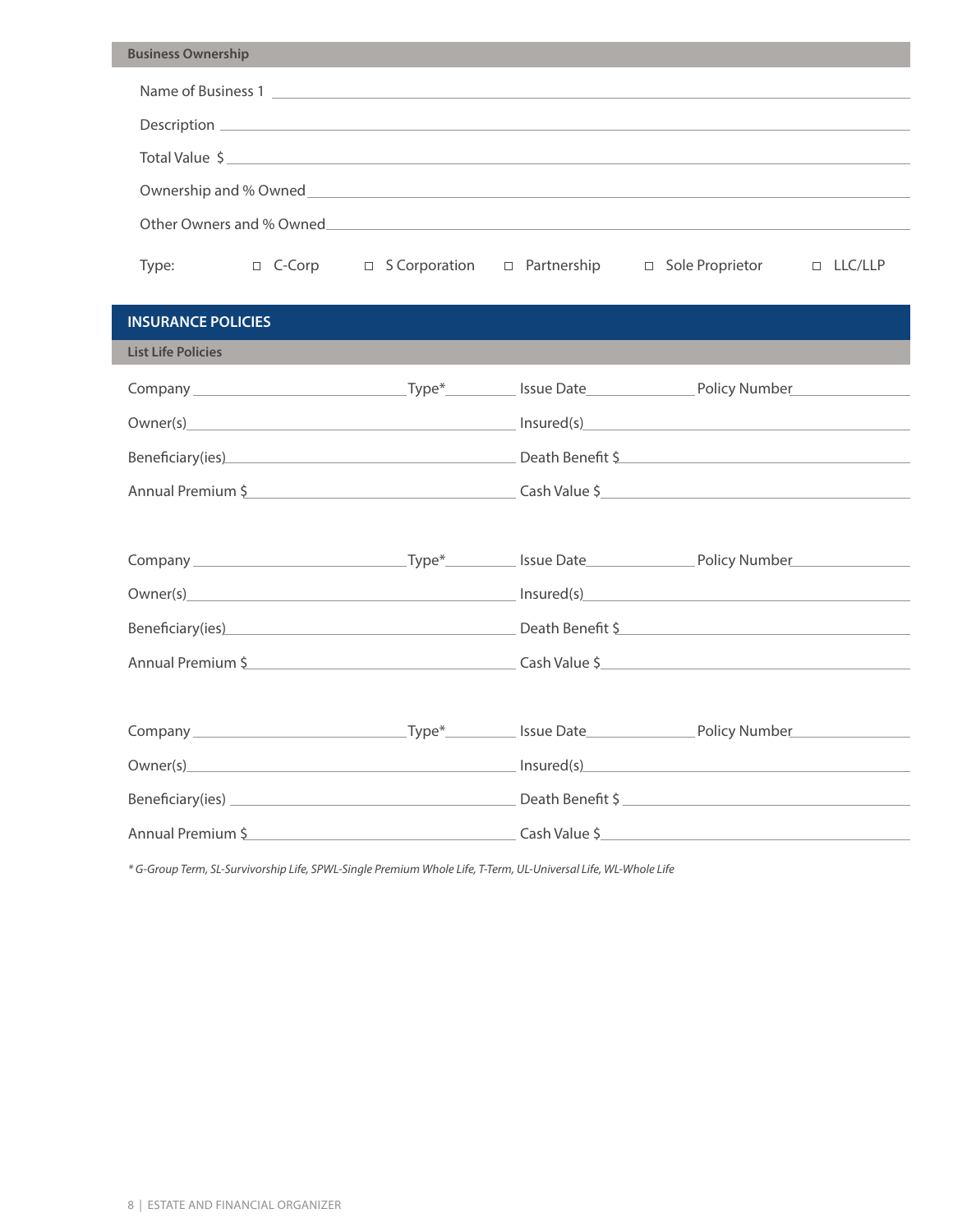| <b>Disability Insurance</b>     |                   |                                                                                                                                                                                                                                      |  |
|---------------------------------|-------------------|--------------------------------------------------------------------------------------------------------------------------------------------------------------------------------------------------------------------------------------|--|
|                                 |                   |                                                                                                                                                                                                                                      |  |
|                                 |                   |                                                                                                                                                                                                                                      |  |
|                                 | Annual Premium \$ |                                                                                                                                                                                                                                      |  |
|                                 |                   |                                                                                                                                                                                                                                      |  |
|                                 |                   |                                                                                                                                                                                                                                      |  |
|                                 | Annual Premium \$ |                                                                                                                                                                                                                                      |  |
| <b>Long-Term Care Insurance</b> |                   |                                                                                                                                                                                                                                      |  |
|                                 |                   |                                                                                                                                                                                                                                      |  |
|                                 |                   |                                                                                                                                                                                                                                      |  |
|                                 | Annual Premium \$ |                                                                                                                                                                                                                                      |  |
|                                 |                   |                                                                                                                                                                                                                                      |  |
| Policy Number                   |                   | Phone <b>contract and contract and contract and contract of the contract of the contract of the contract of the contract of the contract of the contract of the contract of the contract of the contract of the contract of the </b> |  |
|                                 | Annual Premium \$ |                                                                                                                                                                                                                                      |  |
| <b>Other Insurance</b>          |                   |                                                                                                                                                                                                                                      |  |
|                                 |                   |                                                                                                                                                                                                                                      |  |
|                                 |                   |                                                                                                                                                                                                                                      |  |
|                                 |                   |                                                                                                                                                                                                                                      |  |
|                                 |                   |                                                                                                                                                                                                                                      |  |
|                                 |                   |                                                                                                                                                                                                                                      |  |
|                                 |                   |                                                                                                                                                                                                                                      |  |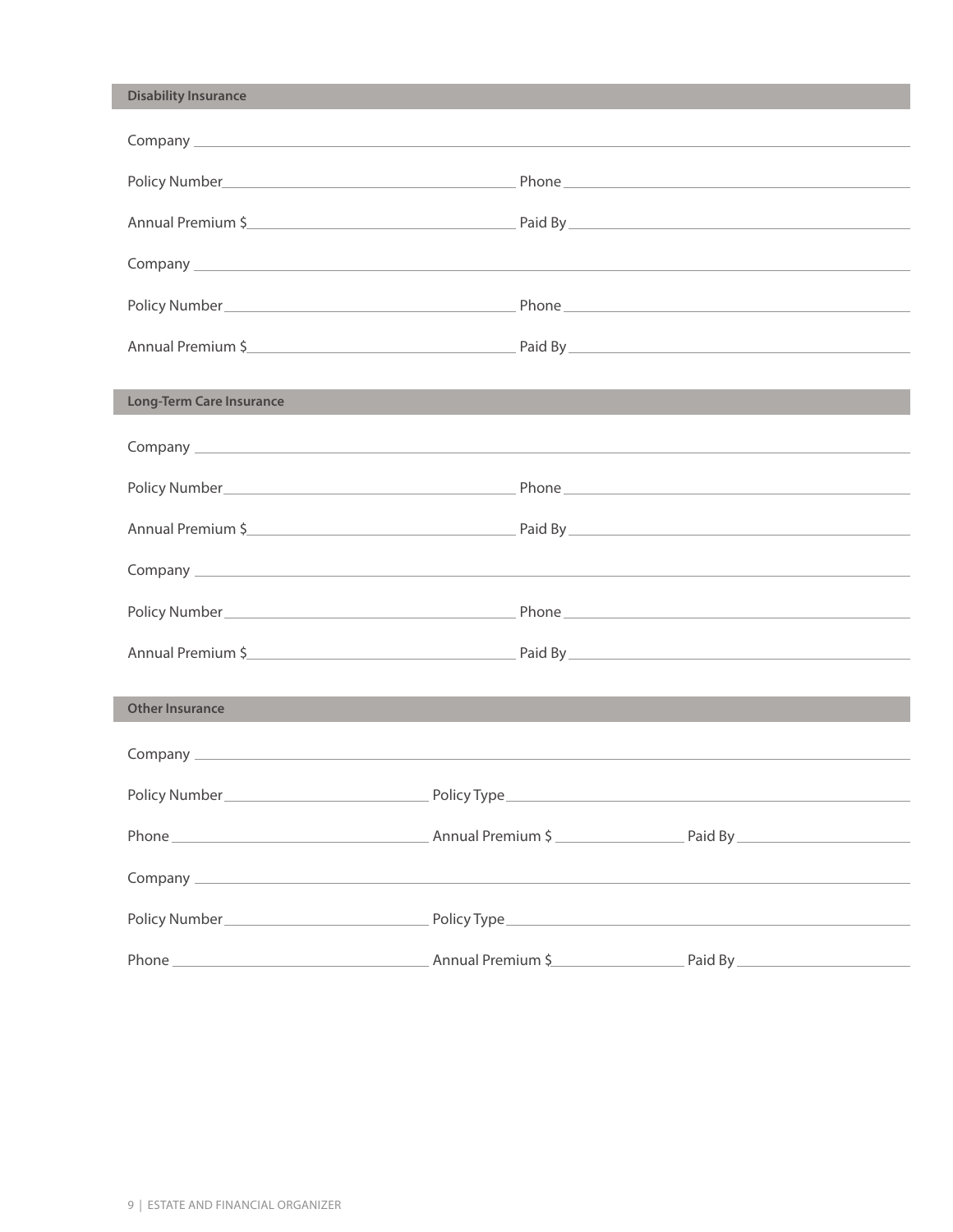**Other Death Benefits**

|                            | Owner | Beneficiary |
|----------------------------|-------|-------------|
| Pension                    |       |             |
| Military                   |       |             |
| Fraternal Organizations \$ |       |             |
| Other                      |       |             |

## **ESTATE DOCUMENTS**

| <b>Client 1</b>                                                                                                                                                                                                                  |  |
|----------------------------------------------------------------------------------------------------------------------------------------------------------------------------------------------------------------------------------|--|
|                                                                                                                                                                                                                                  |  |
|                                                                                                                                                                                                                                  |  |
| Personal Representative/Executor (including successors):<br>The material contract of the contract of the contract of the contract of the contract of the contract of the contract of the contract of the contract of the contrac |  |
| Location of original: example and a series of the series of the series of the series of the series of the series of the series of the series of the series of the series of the series of the series of the series of the seri   |  |
| Drafting Attorney: University of the contract of the contract of the contract of the contract of the contract of the contract of the contract of the contract of the contract of the contract of the contract of the contract    |  |
|                                                                                                                                                                                                                                  |  |
|                                                                                                                                                                                                                                  |  |
|                                                                                                                                                                                                                                  |  |
| Date of Amendments, if any:                                                                                                                                                                                                      |  |
|                                                                                                                                                                                                                                  |  |
|                                                                                                                                                                                                                                  |  |
| Location of original: example and a series of the series of the series of the series of the series of the series of the series of the series of the series of the series of the series of the series of the series of the seri   |  |
|                                                                                                                                                                                                                                  |  |
|                                                                                                                                                                                                                                  |  |
|                                                                                                                                                                                                                                  |  |
| Date created: <u>Date created:</u> Date last reviewed:                                                                                                                                                                           |  |
| Name of agent/attorney-in-fact (including successors): Name of agent/attorney-in-fact (including successors):                                                                                                                    |  |
| Location of original: example and a series of original and a series of original and a series of original and a                                                                                                                   |  |
|                                                                                                                                                                                                                                  |  |
|                                                                                                                                                                                                                                  |  |
| Date created: <u>Date created:</u> Date last reviewed: Date last reviewed: Date last reviewed:                                                                                                                                   |  |
| Name of agent/attorney-in-fact (including successors): Name of agents and all the set of agents and all the set of the set of the set of the set of the set of the set of the set of the set of the set of the set of the set    |  |
| Location of original: example and a series of original control of the series of the series of the series of the                                                                                                                  |  |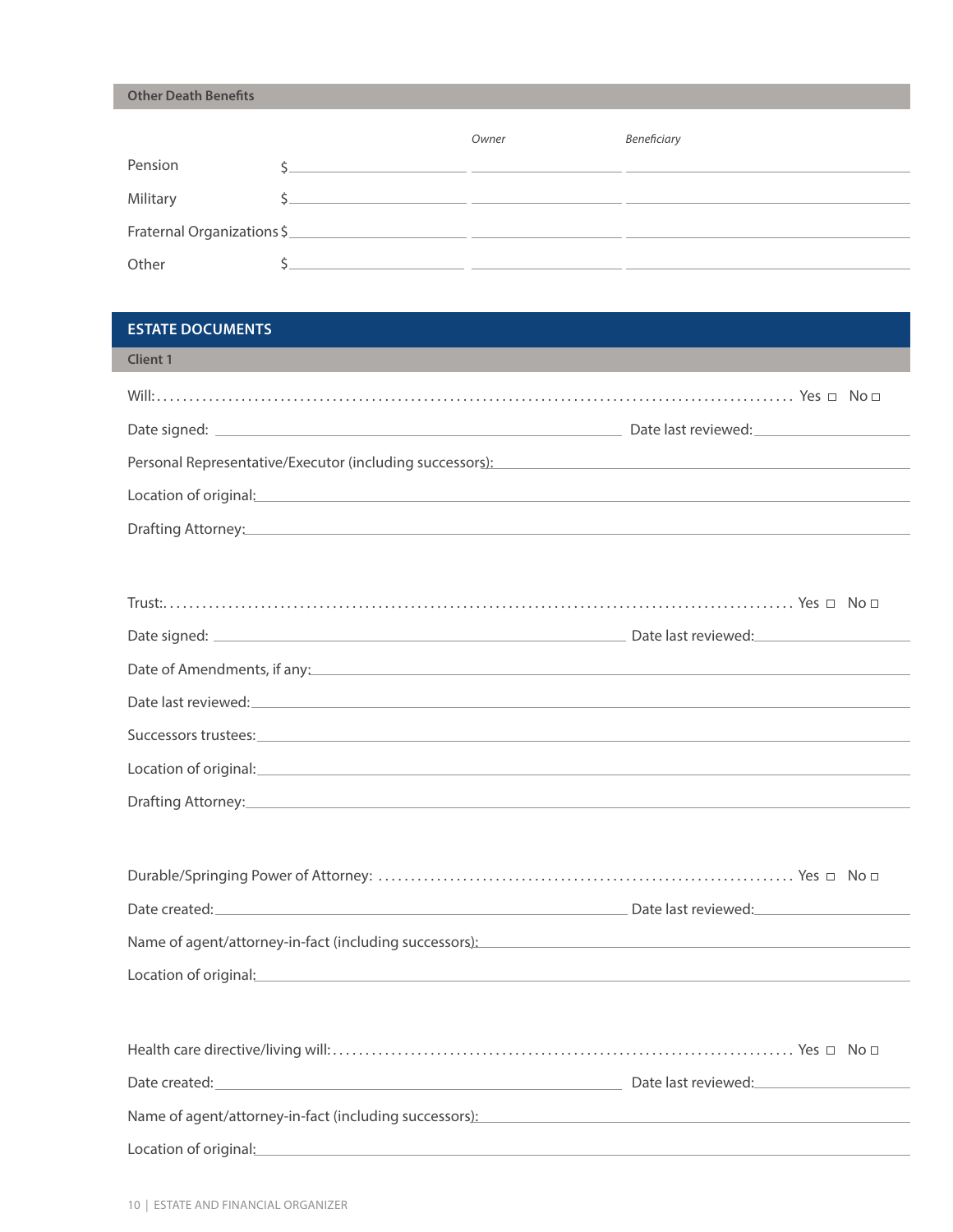## **ESTATE DOCUMENTS**

ı

| <b>Client 2</b>                                                                                                                                                                                                                |  |
|--------------------------------------------------------------------------------------------------------------------------------------------------------------------------------------------------------------------------------|--|
|                                                                                                                                                                                                                                |  |
|                                                                                                                                                                                                                                |  |
|                                                                                                                                                                                                                                |  |
| Personal Representative/Executor (including successors): National Contract of the Contract of the Contract of the Contract of the Contract of the Contract of the Contract of the Contract of the Contract of the Contract of  |  |
| Location of original: example and a state of the state of the state of the state of the state of the state of                                                                                                                  |  |
| Drafting Attorney: Notified the Contract of the Contract of the Contract of the Contract of the Contract of the Contract of the Contract of the Contract of the Contract of the Contract of the Contract of the Contract of th |  |
|                                                                                                                                                                                                                                |  |
|                                                                                                                                                                                                                                |  |
|                                                                                                                                                                                                                                |  |
| Date of Amendments, if any: example and a series of Amendments, if any:                                                                                                                                                        |  |
|                                                                                                                                                                                                                                |  |
| Date last reviewed: experience and a series of the series of the series of the series of the series of the series of the series of the series of the series of the series of the series of the series of the series of the ser |  |
| Successors trustees: <b>Example 2020</b> Successors trustees:                                                                                                                                                                  |  |
| Location of original: <u>contract of the contract of the contract of the contract of the contract of the contract of</u>                                                                                                       |  |
|                                                                                                                                                                                                                                |  |
|                                                                                                                                                                                                                                |  |
|                                                                                                                                                                                                                                |  |
|                                                                                                                                                                                                                                |  |
| Name of agent/attorney-in-fact (including successors): Name of agents and the substitution of agent and the substitution of the substitution of the substitution of the substitution of the substitution of the substitution o |  |
|                                                                                                                                                                                                                                |  |
| Location of original: example and a state of the state of the state of the state of the state of the state of the state of the state of the state of the state of the state of the state of the state of the state of the stat |  |
|                                                                                                                                                                                                                                |  |
|                                                                                                                                                                                                                                |  |
|                                                                                                                                                                                                                                |  |
|                                                                                                                                                                                                                                |  |
|                                                                                                                                                                                                                                |  |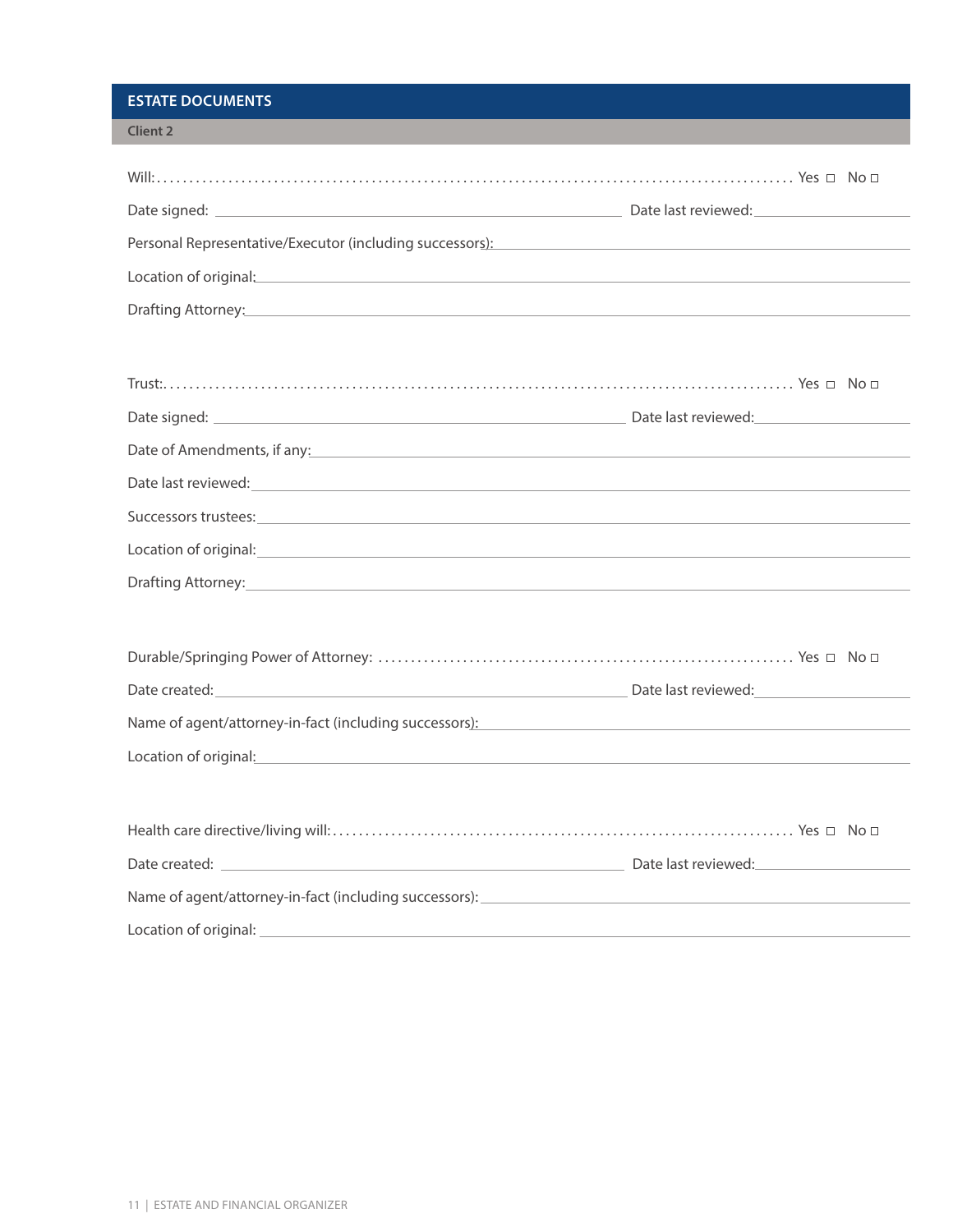|                                         | Location | Other Information/Contact                                                                                             |
|-----------------------------------------|----------|-----------------------------------------------------------------------------------------------------------------------|
| Personal Papers                         |          |                                                                                                                       |
| <b>Birth Certificate</b>                |          |                                                                                                                       |
| Passports                               |          | <u> 1989 - Andrea Santa Galile, amerikan bahasa dan berasal dan berasal dalam berasal dalam berasal dalam berasal</u> |
| Social Security cards                   |          | <u> 1989 - Andrea Andrea Andrea Andrea Andrea Andrea Andrea Andrea Andrea Andrea Andrea Andrea Andrea Andrea Andr</u> |
| Marriage certificate                    |          | <u> 1980 - Johann John Stone, markin fizikar (</u>                                                                    |
| Divorce/separation papers               |          | <u> 1989 - Johann John Harry Harry Harry Harry Harry Harry Harry Harry Harry Harry Harry Harry Harry Harry Harry</u>  |
| Adoption papers                         |          | <u> 1989 - Johann Johann Stoff, deutscher Stoff und der Stoff und der Stoff und der Stoff und der Stoff und der S</u> |
| Military/Employment Records             |          | <u> 1989 - Johann John Stone, Amerikaansk politiker († 1908)</u>                                                      |
| Family death certificates               |          | <u> 1989 - Andrea Santa Alemania, amerikana amerikana amerikana amerikana amerikana amerikana amerikana amerikana</u> |
| Financials (tax returns, bank accounts) |          | <u> 1989 - Johann John Stein, mars an deutscher Stein und der Stein und der Stein und der Stein und der Stein und</u> |
| Insurance Policies (home, health, life) |          | <u> 1989 - Andrea Santa Andrea Andrea Andrea Andrea Andrea Andrea Andrea Andrea Andrea Andrea Andrea Andrea Andr</u>  |
| Personal Loans                          |          | <u> 1989 - Andrea Stein, amerikansk politiker (d. 1989)</u>                                                           |
|                                         |          | <u> 1989 - Johann John Stone, Amerikaansk politiker († 1908)</u>                                                      |

# **PERSONAL INFORMATION**

| Names of those authorized to open safe deposit box ______________________________ |  |
|-----------------------------------------------------------------------------------|--|
|                                                                                   |  |
| Computer web sites, usernames and passwords                                       |  |
|                                                                                   |  |
|                                                                                   |  |
|                                                                                   |  |
|                                                                                   |  |

Do you have provisions for your digital data in your will or trust?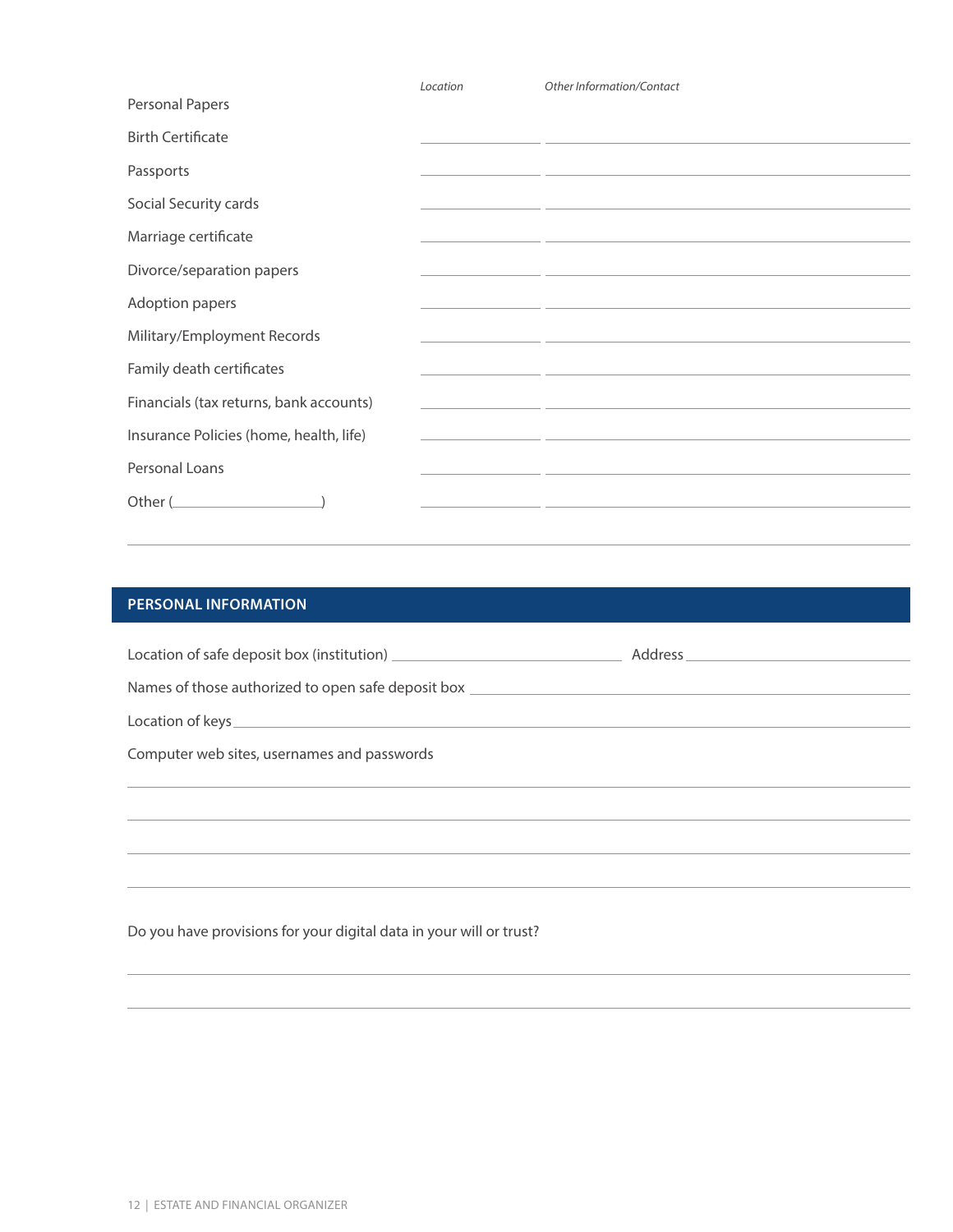## **FUNERAL AND BURIAL ARRANGEMENTS FOR CLIENT 1**

|                            | Religious Affiliation, if any the contract of the contract of the contract of the contract of the contract of                                                                                                                   |  |
|----------------------------|---------------------------------------------------------------------------------------------------------------------------------------------------------------------------------------------------------------------------------|--|
|                            | Place of Worship, if any the contract of the contract of the contract of the contract of the contract of the contract of the contract of the contract of the contract of the contract of the contract of the contract of the c  |  |
|                            |                                                                                                                                                                                                                                 |  |
|                            |                                                                                                                                                                                                                                 |  |
| I prefer:                  | $\Box$ Cremation<br>$\Box$ Bequeathal<br>$\Box$ Burial                                                                                                                                                                          |  |
| I prefer:                  | D Funeral<br>□ Memorial Service □ No Ceremony<br>$\Box$ Service                                                                                                                                                                 |  |
|                            |                                                                                                                                                                                                                                 |  |
|                            |                                                                                                                                                                                                                                 |  |
|                            |                                                                                                                                                                                                                                 |  |
|                            |                                                                                                                                                                                                                                 |  |
|                            |                                                                                                                                                                                                                                 |  |
|                            |                                                                                                                                                                                                                                 |  |
|                            |                                                                                                                                                                                                                                 |  |
| If Funeral                 |                                                                                                                                                                                                                                 |  |
|                            |                                                                                                                                                                                                                                 |  |
| <b>Address</b>             | $P$ hone $P$ and $P$ and $P$ and $P$ and $P$ and $P$ and $P$ and $P$ and $P$ and $P$ and $P$ and $P$ and $P$ and $P$ and $P$ and $P$ and $P$ and $P$ and $P$ and $P$ and $P$ and $P$ and $P$ and $P$ and $P$ and $P$ and $P$ an |  |
|                            |                                                                                                                                                                                                                                 |  |
|                            |                                                                                                                                                                                                                                 |  |
|                            |                                                                                                                                                                                                                                 |  |
| I prefer:                  | $\Box$ A Viewing<br>$\Box$ No Viewing                                                                                                                                                                                           |  |
|                            | Open Casket $\Box$ Closed Casket $\Box$ No Casket<br>$\Box$                                                                                                                                                                     |  |
|                            | Embalming<br>□ No Embalming<br>□                                                                                                                                                                                                |  |
|                            | □ Flowers<br>□ No Flowers                                                                                                                                                                                                       |  |
|                            | $\Box$                                                                                                                                                                                                                          |  |
| If service is preferred:   |                                                                                                                                                                                                                                 |  |
|                            |                                                                                                                                                                                                                                 |  |
|                            |                                                                                                                                                                                                                                 |  |
|                            |                                                                                                                                                                                                                                 |  |
| If cremation is preferred: |                                                                                                                                                                                                                                 |  |
|                            |                                                                                                                                                                                                                                 |  |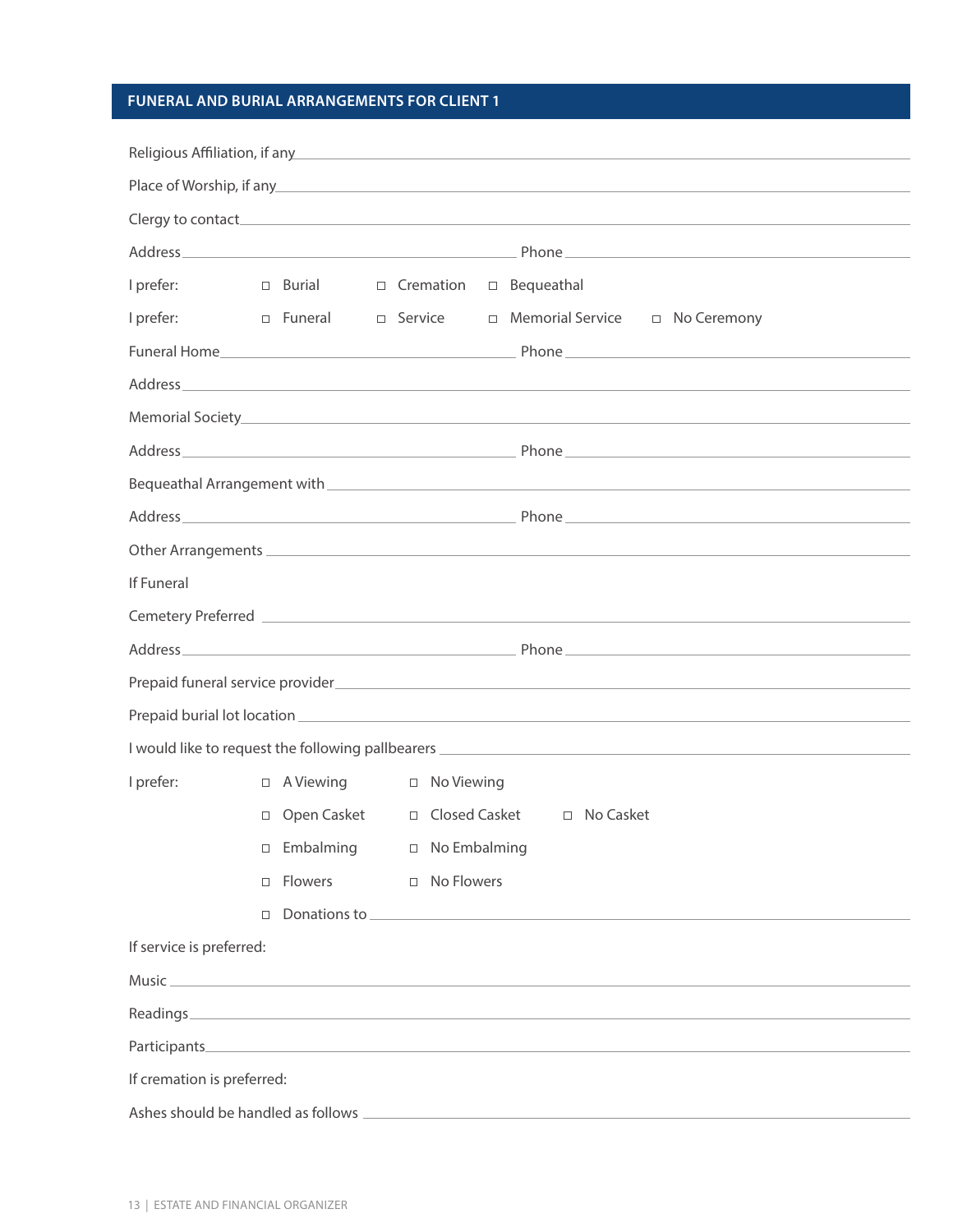## **FUNERAL AND BURIAL ARRANGEMENTS FOR CLIENT 2**

| I prefer:                  |        | □ Burial □ Cremation |                | □ Bequeathal                                                                                                                                                                                                                                                                           |
|----------------------------|--------|----------------------|----------------|----------------------------------------------------------------------------------------------------------------------------------------------------------------------------------------------------------------------------------------------------------------------------------------|
| I prefer:                  |        | □ Funeral □ Service  |                | □ Memorial Service □ No Ceremony                                                                                                                                                                                                                                                       |
|                            |        |                      |                |                                                                                                                                                                                                                                                                                        |
|                            |        |                      |                |                                                                                                                                                                                                                                                                                        |
|                            |        |                      |                |                                                                                                                                                                                                                                                                                        |
|                            |        |                      |                |                                                                                                                                                                                                                                                                                        |
|                            |        |                      |                |                                                                                                                                                                                                                                                                                        |
|                            |        |                      |                |                                                                                                                                                                                                                                                                                        |
|                            |        |                      |                | Other Arrangements <b>Executive Contract Contract Contract Contract Contract Contract Contract Contract Contract Contract Contract Contract Contract Contract Contract Contract Contract Contract Contract Contract Contract Con</b>                                                   |
| If Funeral                 |        |                      |                |                                                                                                                                                                                                                                                                                        |
|                            |        |                      |                |                                                                                                                                                                                                                                                                                        |
| Address_                   |        |                      |                | <u>Phone</u> Phone <b>Communication</b> Phone <b>Communication</b> Phone <b>Communication</b> Phone <b>Communication</b> Phone <b>Communication</b> Phone <b>Communication</b> Phone <b>Communication</b> Phone <b>Communication</b> Phone <b>Communication</b> Phone <b>Communica</b> |
|                            |        |                      |                |                                                                                                                                                                                                                                                                                        |
|                            |        |                      |                |                                                                                                                                                                                                                                                                                        |
|                            |        |                      |                |                                                                                                                                                                                                                                                                                        |
| I prefer:                  |        | $\Box$ A Viewing     | □ No Viewing   |                                                                                                                                                                                                                                                                                        |
|                            |        |                      |                | □ Open Casket □ Closed Casket □ No Casket                                                                                                                                                                                                                                              |
|                            | $\Box$ | Embalming            | □ No Embalming |                                                                                                                                                                                                                                                                                        |
|                            | $\Box$ | Flowers              | □ No Flowers   |                                                                                                                                                                                                                                                                                        |
|                            | $\Box$ |                      |                |                                                                                                                                                                                                                                                                                        |
| If service is preferred:   |        |                      |                |                                                                                                                                                                                                                                                                                        |
|                            |        |                      |                |                                                                                                                                                                                                                                                                                        |
|                            |        |                      |                |                                                                                                                                                                                                                                                                                        |
|                            |        |                      |                |                                                                                                                                                                                                                                                                                        |
| If cremation is preferred: |        |                      |                |                                                                                                                                                                                                                                                                                        |
|                            |        |                      |                |                                                                                                                                                                                                                                                                                        |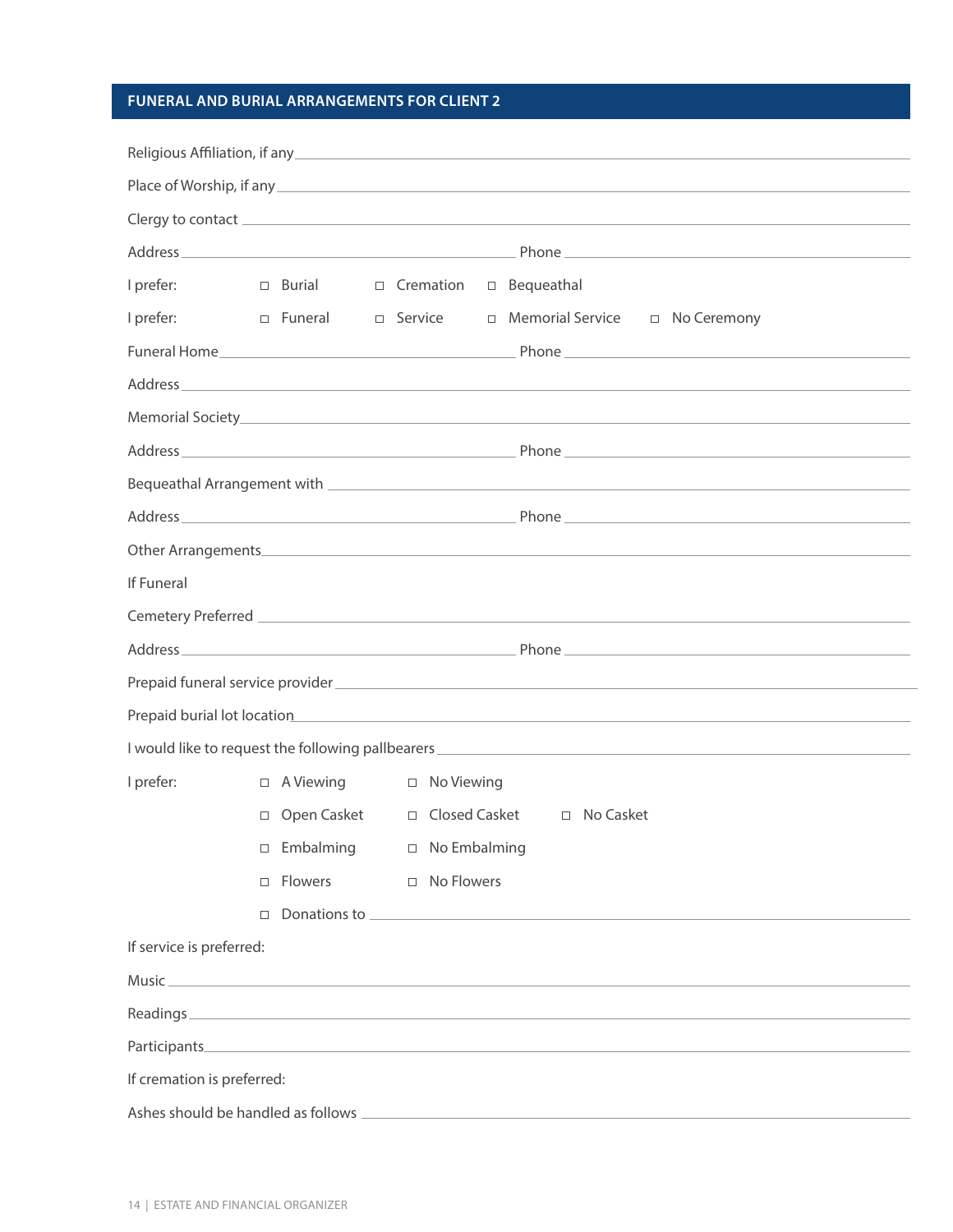### **Information for obituaries and death notices for Client 1**

| Political Affiliations <b>Access 2018</b> Political Affiliations <b>Access 2018</b>                                                                                                                                                  |
|--------------------------------------------------------------------------------------------------------------------------------------------------------------------------------------------------------------------------------------|
|                                                                                                                                                                                                                                      |
|                                                                                                                                                                                                                                      |
|                                                                                                                                                                                                                                      |
|                                                                                                                                                                                                                                      |
|                                                                                                                                                                                                                                      |
|                                                                                                                                                                                                                                      |
|                                                                                                                                                                                                                                      |
| Survivors (Immediate Family) <u>expression and the contract of the contract of the contract of the contract of the contract of the contract of the contract of the contract of the contract of the contract of the contract of t</u> |
|                                                                                                                                                                                                                                      |
|                                                                                                                                                                                                                                      |
|                                                                                                                                                                                                                                      |
|                                                                                                                                                                                                                                      |